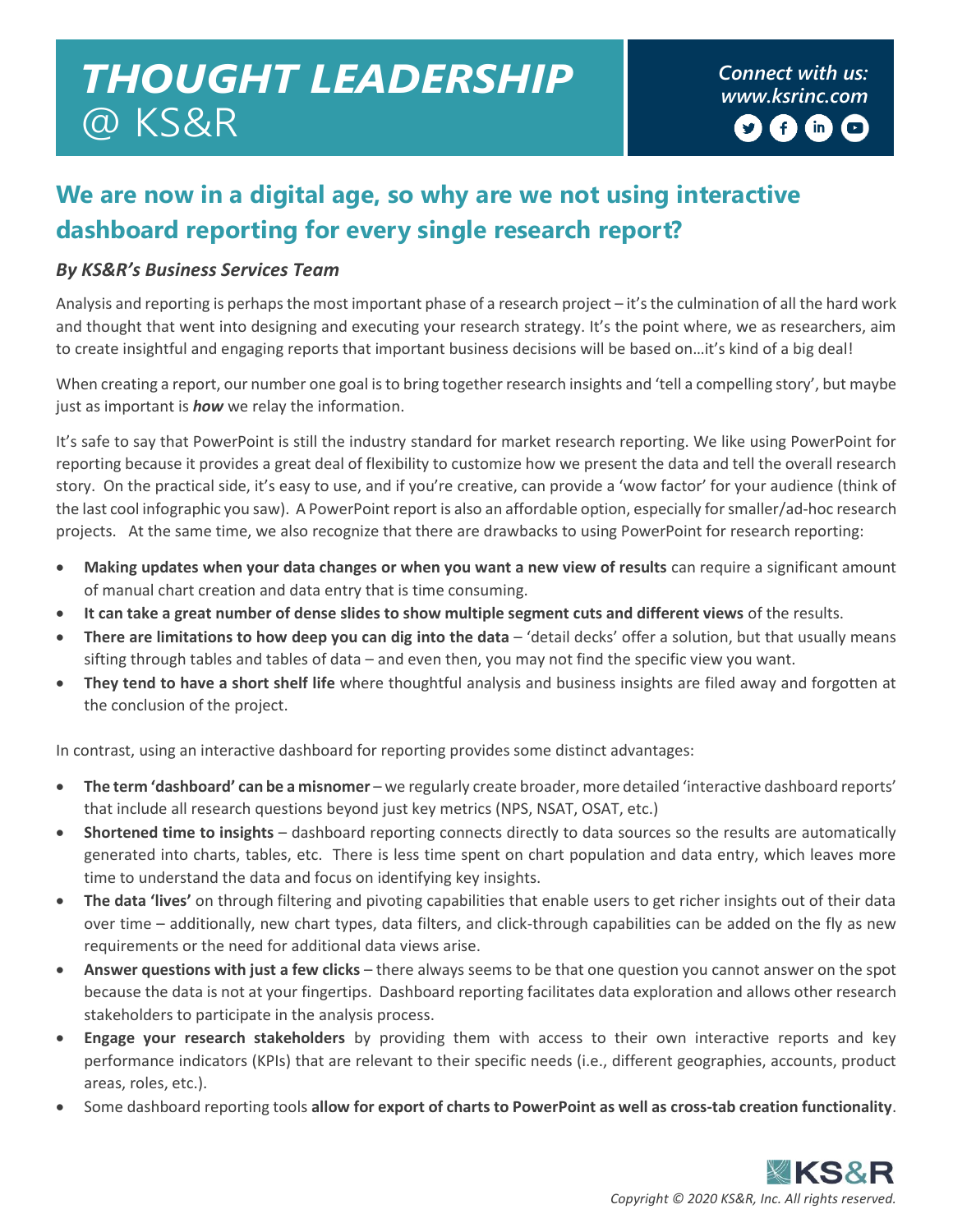

**That all sounds great, so why are we not using interactive dashboards for every research report?** We think there are several reasons why:

- **Designing a well-functioning dashboard report is no small feat** and generally takes more time to develop than a typical research report in PowerPoint. To offset this, we often begin designing a dashboard wireframe before or while data collection is in progress, so that results are available soon after the final data set is ready. Additionally, some of our more nimble dashboard/interactive reporting tools allows us to develop dashboard reports in the same time it takes to create a PowerPoint report. Either way, it still takes iteration to get it right and timing will vary depending on the depth of the reporting requirements.
- **Chart headlines, summaries of key findings, and recommendations that are part and parcel to research reports in PowerPoint are not usually included** with dashboard reporting (because the results change as you filter data), so it can be difficult for users to get a firm grasp of the research storyline without the guidance of written findings.
- **Not everyone wants to be 'hands on' when it comes to analyzing the results** and searching for additional insights.
- Despite dashboard reporting being around for years, **it can be hard to break tradition with PowerPoint reporting**  (i.e., *will stakeholders be willing to open a link and login into a dashboard to see reports?*).
- Lastly, some dashboard tools require an investment in **software licensing that can be prohibitively expensive for a typical ad-hoc project**.

**So when should you use dashboard reporting?** Interactive dashboard reporting is particularly beneficial when your research needs call for **ongoing/long term 'tracker' studies** (i.e., CX research, customer satisfaction, brand awareness, etc.) **that can benefit from reporting efficiency across waves** – once the dashboard is created, the results are automatically updated and immediately available with each new wave of data collection. One of our clients utilized a dashboard to understand ongoing consumer engagement with one of its products that had low involvement and where key competitors had a stronghold on awareness. We created a dashboard that regularly tracked key metrics to keep a pulse and measure awareness changes over time. The dashboard consistently analyzed activity so that the client could quickly identify key weaknesses versus its competitors and quickly take specific actions to strengthen its positioning.

**Dashboard reporting is also valuable when you need to produce multiple reports for different markets, product areas, etc.** Once the dashboard report is developed, results can be automatically re-distributed for the different business areas. This has the advantage of decreasing time to insights because there is no manual replication of data entry and report development.